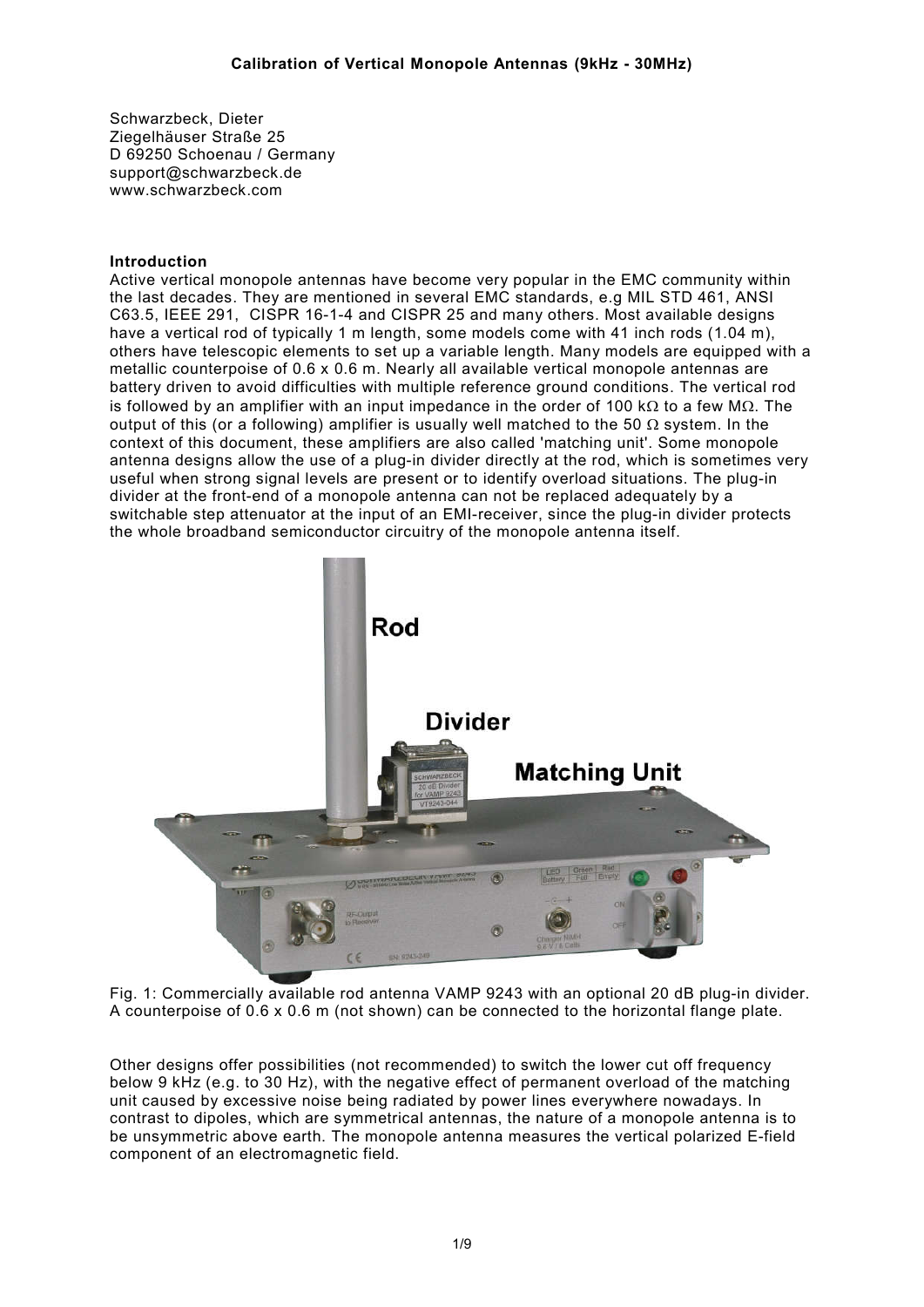The question of calibration came along with the increasing popularity of active rod antennas. If we consider the wavelengths  $\lambda$  in the frequency range of interest we have  $\lambda$  = 33.3 km at 9 kHz and  $\lambda$  = 10 m at 30 MHz, therefore the rod antenna of 1 m length can be regarded as electrically very small compared to the wavelength. This fact allows to regard voltage or current distributions along the rod to be linear instead of damped sinusoidal with negligible error.



Fig. 2: Current and Voltage Distribution along a vertical rod antenna. The top of the sketch shows the counterpoise connected to the groundplane, the lower part indicates an elevated rod antenna

There are several methods to calibrate vertical active monopole antennas:

- Standard field method on an open area test site
- Standard field method in a stripline
- Equivalent Capacity Substitution Method (ECSM)

The standard field method requires a known field with good uniformity over a certain volume in which the rod antenna under calibration is placed. With the known fieldstrength  $\emph{\textbf{F}}$  and the measured output voltage of the rod antenna  $V_{_R}$  , the antenna factor  $\mathit{\mathop{F}}_{A}$  (all in logarithmic measure) is given as:

$$
E = V_R + F_A \tag{1}
$$

Special care is needed to generate and investigate the standard field because of several reasons: As indicated above, the wavelengths at the frequencies of interest are relatively long compared to the distance between field generating device and rod antenna under test. Therefore most calibration setups are located in the near field of the source. The free space impedance of 377  $\Omega$ , which describes the relationship between E- and H-fieldstrength under farfield conditions, is not valid in the near field region. One solution to overcome this problem at least in the lower frequency range is the use of a TEM-cell or a stripline.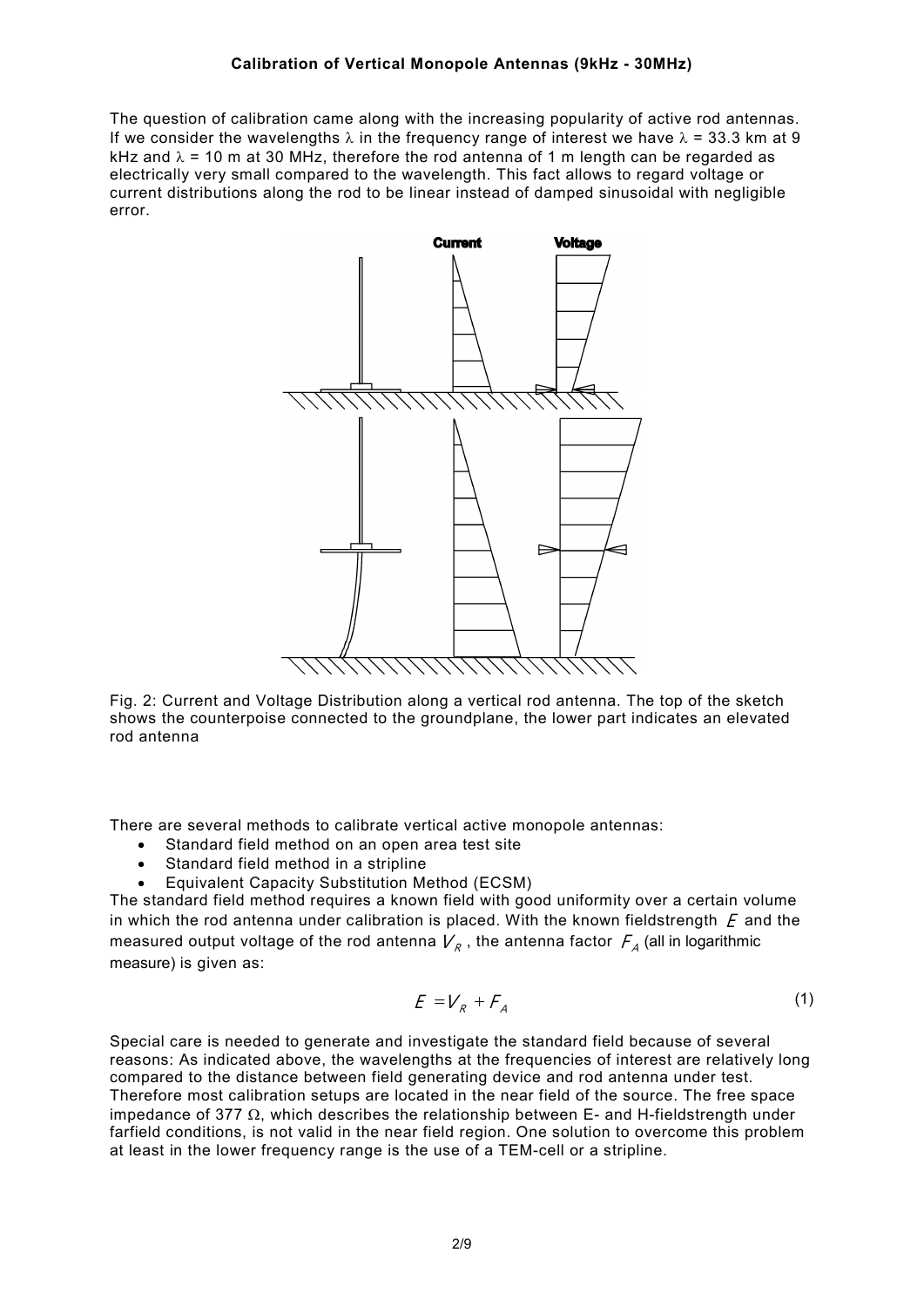#### Standard field method in a stripline

Fig. 3 shows a large unsymmetrical stripline with a monopole anntenna inside.



Fig. 3: Unsymmetrical stripline to generate a known standard field for calibration

Key:

- T: Termination
- CF: Coaxial Feed with Impedance matching
- DS: Dielectric Support
- SL: Septum Length
- SH: Septum Height
- SW: Septum Width
- GH: Groundplane Height
- RL: Rod Length

The TEM-cell or stripline can generate a standard field with E- and H-fields being orthogonal and with an impedance of 377  $\Omega.$  The electrical fieldstrength  $\emph{\textbf{E}}$  inside can be calculated as the ratio of the voltage across the septum  $V_{_S}$  divided through the septum height  $S\!H$  .

$$
E = \frac{V_s}{S H}
$$
 (2)

The characteristic impedance  $\mathcal{Z}_{\textrm{0}}$  of the transmission line depends mainly on the septum width and septum height.

$$
Z_0 = \frac{120\pi\Omega}{\frac{\text{SW}}{\text{SH}} + 1.393 + \frac{2}{3}\ln\left(\frac{\text{SW}}{\text{SH}} + 1.444\right)}
$$
(3)

Typical values for the transmission line impedance are around 126  $\Omega$ , if the septum width and height are approximately equal. For best field uniformity along the longitudinal extent of the stripline it is advisable to terminate it with its characteristic impedance. The disadvantage of the TEM-cell method is caused by the dimensions of the rod, which should not be larger than a third of the cell's septum height. If we consider the typical rod length of 1 m, the required septum height of the unsymmetrical stripline is 3 m, a Crawford TEM-cell would have an overall height of 6 m! Such large striplines or even Crawford TEM-cells are rarely available and only useable below 20 MHz. As a rule of thumb, the septum height of the stripline should be smaller than a fifth of the wavelength at the highest frequency of interest.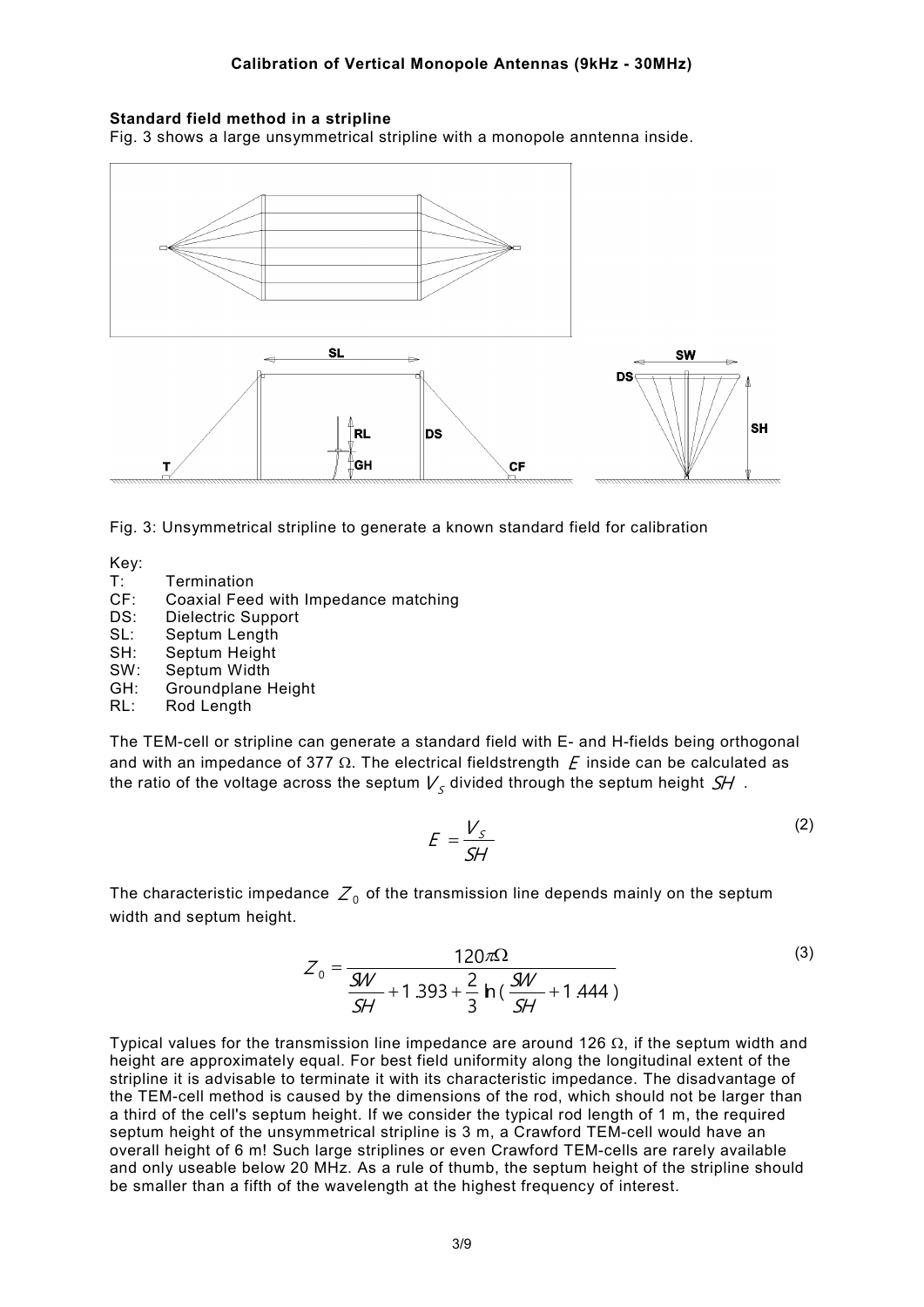## Standard field method on an open area test site

An alternative to the use of striplines is to generate the standard field by means of a passive vertical monopole antenna for transmission. The transmission monopole antenna, marked as TXM in Fig. 4 can simply be a vertical rod.



Fig. 4: Standard field generation with vertical polarized transmit monopole on a conductive groundplane

Key: TXM: Transmit Monopole Antenna RXM: Receive Monopole Antenna D: Distance

A better VSWR for the transmit antenna can be obtained using large biconical cages or collapsible cone elements instead of the rod. A further improvement is to use a voltage transformer to increase the feed voltage, especially in the low frequency range. The distance D between TXM and RXM should be set in a way that a good field uniformity can be provided at the location of the monopole antenna under calibration, designated as RXM in Fig. 4. A further antenna, preferably an active broadband dipole with small dimensions can be utilzed as a transfer standard to obtain a reference to absolute fieldstrength as well as to monitor the field uniformity in the surrounding of the intended location at which the rod antenna is placed later. A reliable rf-contact with low conductivity of both monolpoes to the conducting groundplane is essential, otherwise an unwanted sheath current will appear at the feedpoint of the radiating element and will cause standing surface waves along the coaxial feed cables. These sheath currents let appear the intentional radiating element electrically larger as it really is and have significant influence on the reproducability of the measurements. A good supression of the sheath currents is possible by burying the coaxial cables under the groundplane. Further a low conductive and circumferential grounding of the coaxial cables is helpful to keep sheat currents at a minimum.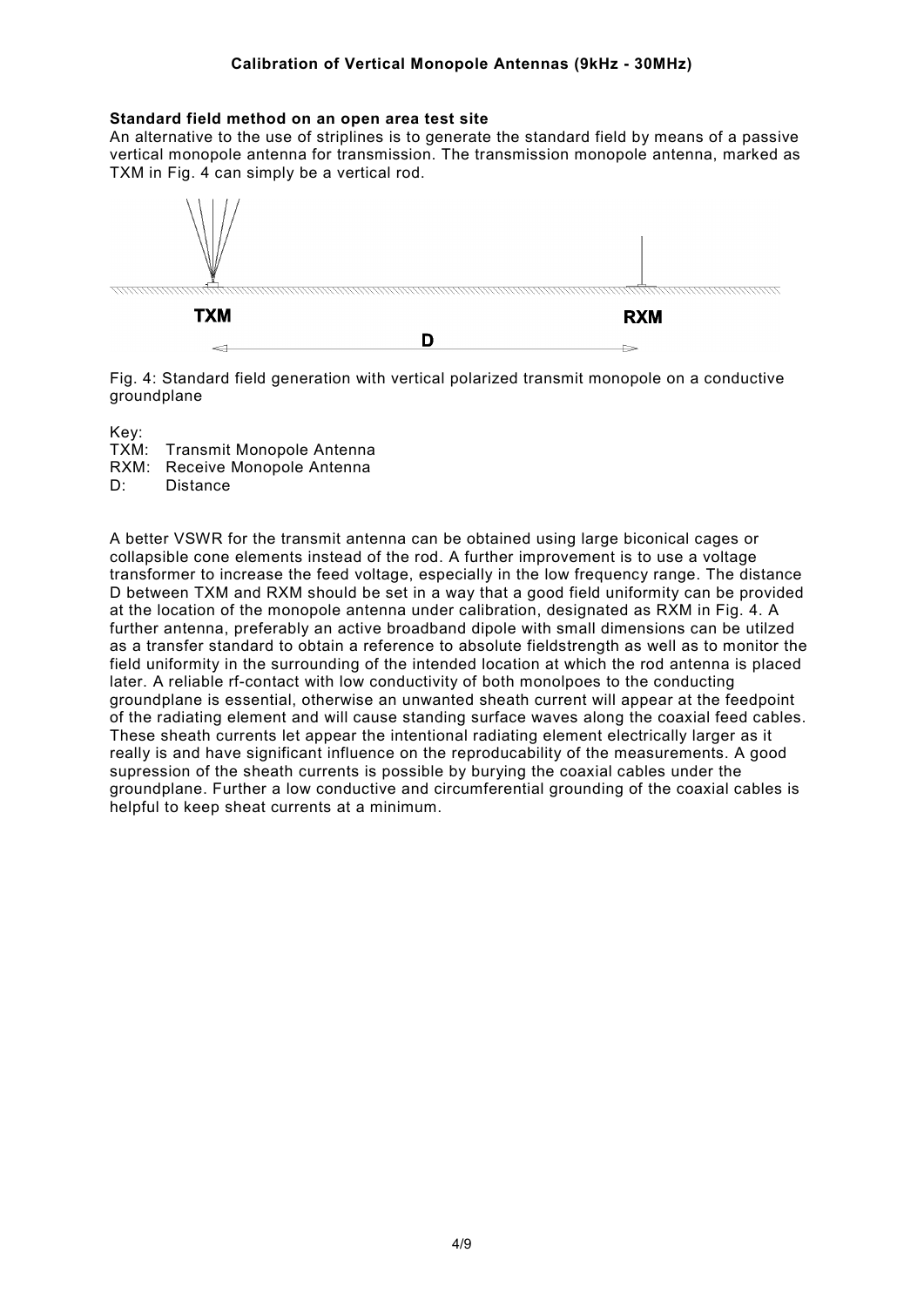### Elevated monopole antenna

An interesting effect can be investigated, if the counterpoise of a monopole antenna is elevated above earth: The indicated fieldstrength values obtained from a monopole differ a lot compared to the fieldstrength readings obtained with an active biconical broadband dipole exposed to the same field conditions. Fig. 5 shows the setup.



Fig. 5: Elevated monopole antenna and active biconical as transfer device for fieldstrength reference

The small active biconical antenna shows only little increase of fieldstrength when scanned in height whereas the monopole antenna provides a significant rise of fieldstrength when elevated. Obviously the monopole increases its effective area when elevated. In contrast the symmetrical biconical antenna does not. An explanation is given in Fig. 2, which shows the current and voltage distribution along the vertical rod. in the upper part of Fig. 2 the monopole's counterpoise is at groundplane height and connected to the groundplane itself. The lower part of Fig. 2 indicates the elevated rod with counterpoise and the resulting current and voltage distribution, which follows rules comparable to those of the theorie of transmission lines. The horizontal arrows are marking the location of the high impedant voltage pickup, which is realized by the matching unit of the monopole. Obviously the effective electrical size of the monopole antenna is increased by the size of the dropped coaxial cable. According to its unsymmetrical nature, the monopole antenna can not suppress common mode currents at all. Symmetrical antennas instead, with qualified baluns, can suppress unwanted common mode effects in the order of 50 dB or more, depending on the frequency range. That is the reason why monopole antennas should always be operated on ground level or at least with low inductive and short grounding to the absorber lined shielded enclosure. It is recommended to connect the 0.6 m squared counterpoise with a 0.6 m wide metal strip to the reference ground of the measurement facility, as stipulated by most existing standards. In situations, where a reliable bonding to ground is not possible, the height correction of the monopole is helpful to improve the measurement uncertainty. Fig. 6 shows the height dependant antenna factor correction for elevated, high impedant monopole antennas with ungrounded counterpoise. Grounding in this context does not mean the thin connection to ground via the outer conductor of the coaxial cable. An outer conductor of a coaxial cable with a length of a few meters is by far not low inductive enough to provide a reliable grounded condition. The typical outer inductance of a straight coaxial cable is in the order of 1  $\mu$ H per meter, which leads to an inductive reactance of 188  $\Omega$  at 1 m cable length and 30 MHz.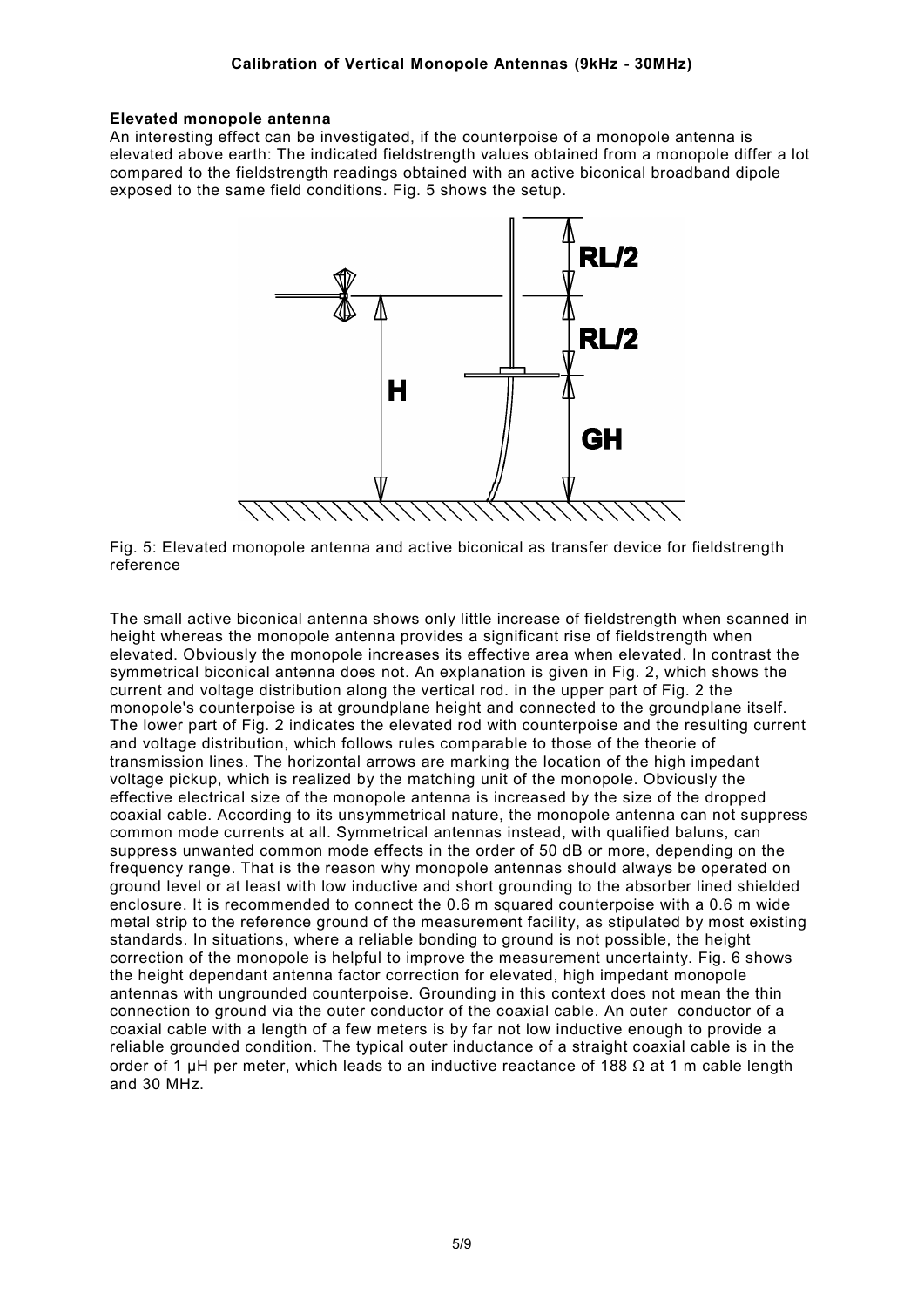

Fig. 6 Height dependant correction of the antenna factor for elevated rod antennas.

The height dependant characteristics apply to all commonly available monopoles of 1 m rod length, independant from manufacturer. The effect of height dependant antenna factor can also be seen in a similar way when rod antennas are calibrated in large striplines, although there are limitations in height and useable frequency range.

In general, symmetrical active antennas are superior to monopoles for measurement applications with high demands for low uncertainties.



Fig. 7: Calibration setup, consisting of loop antenna, an active biconical and a rod antenna with elevated counterpoise.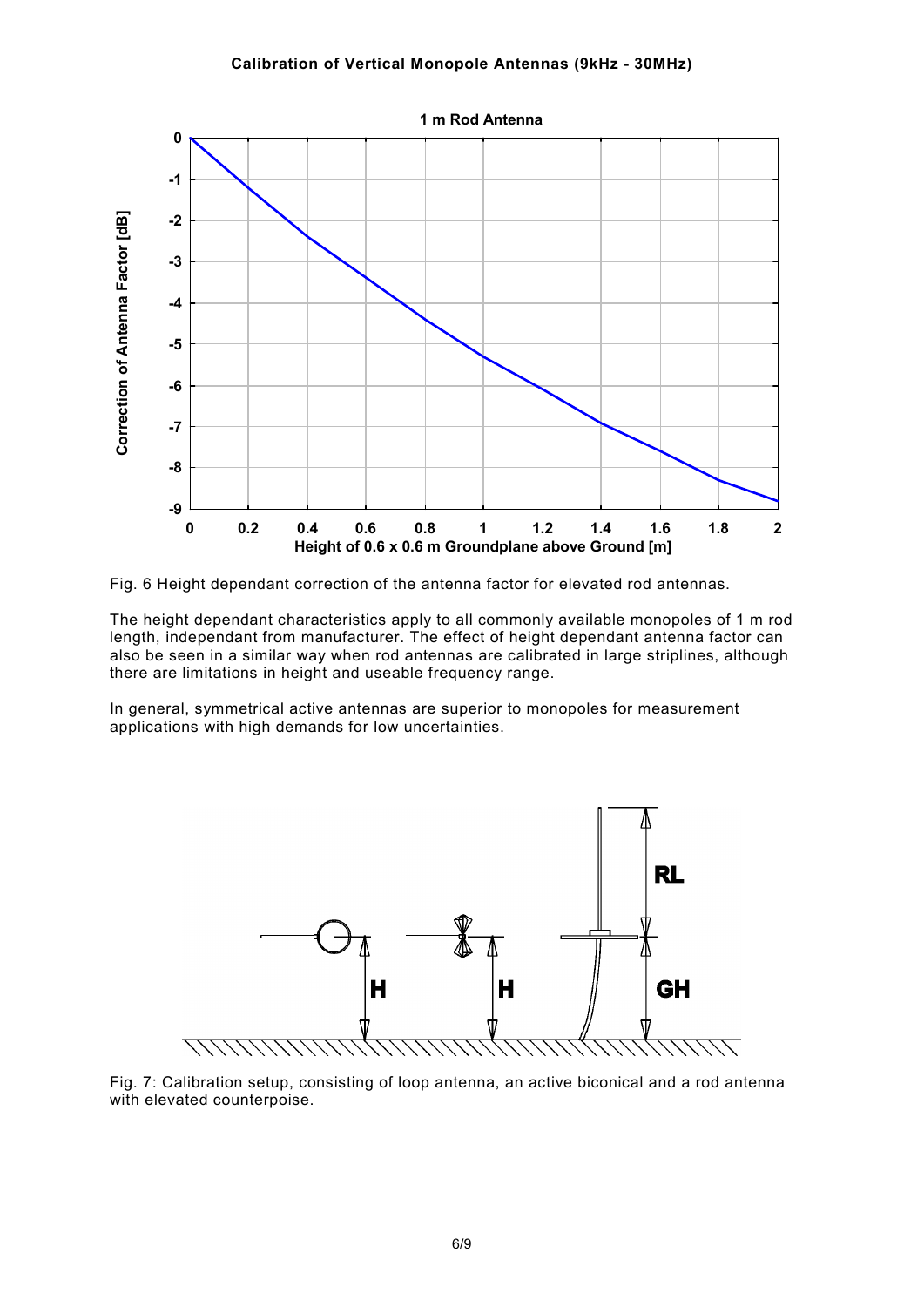# Equivalent capacitor substitution method (ECSM)

All commercially available monopole antennas allow the vertical rod to be removed from the matching unit, which provides an important interface to calibrate the antenna by means of the ECSM (equivalent capacity substitution method). This calibration method has become very popular for performance checks of rod antennas in regular intervals made by the end user as well as for calibrations performed by calibration laboratories. The schematic setup is depicted in Fig. 8, a practical implementation of the calibration adapter is shown in Fig. 9 and a combination of matching unit and calibration adapter can be found in Fig. 10.



Fig. 8: Calibration setup for active rod antennas according to the ECSM



Fig. 9: Practical implementation of a source matched calibration adapter



Fig. 10: Combination of matching unit and calibration adapter

The calibration setup for monopole antennas is using a calibration adapter which incorporates the electrical height (length h) of the rod (represented by the resistors R1 and R2, as well as the rod capacitance Ca. The sum of the resistors R<sub>1</sub> and R<sub>2</sub> shall be 50  $\Omega$  to provide good impedance matching towards the source. The ratio of the resistors R1 and R2 is usually 1:1, this divides the drive voltage VD by a factor of 2 (-6dB), which corresponds to the height correction factor for rods of 1 m length. Other rod lengths can be realized by adjusting the resitors R1 and R2 accordingly. See Fig. 11 and equation 5 for the most common rod lengths of 1 m and 41".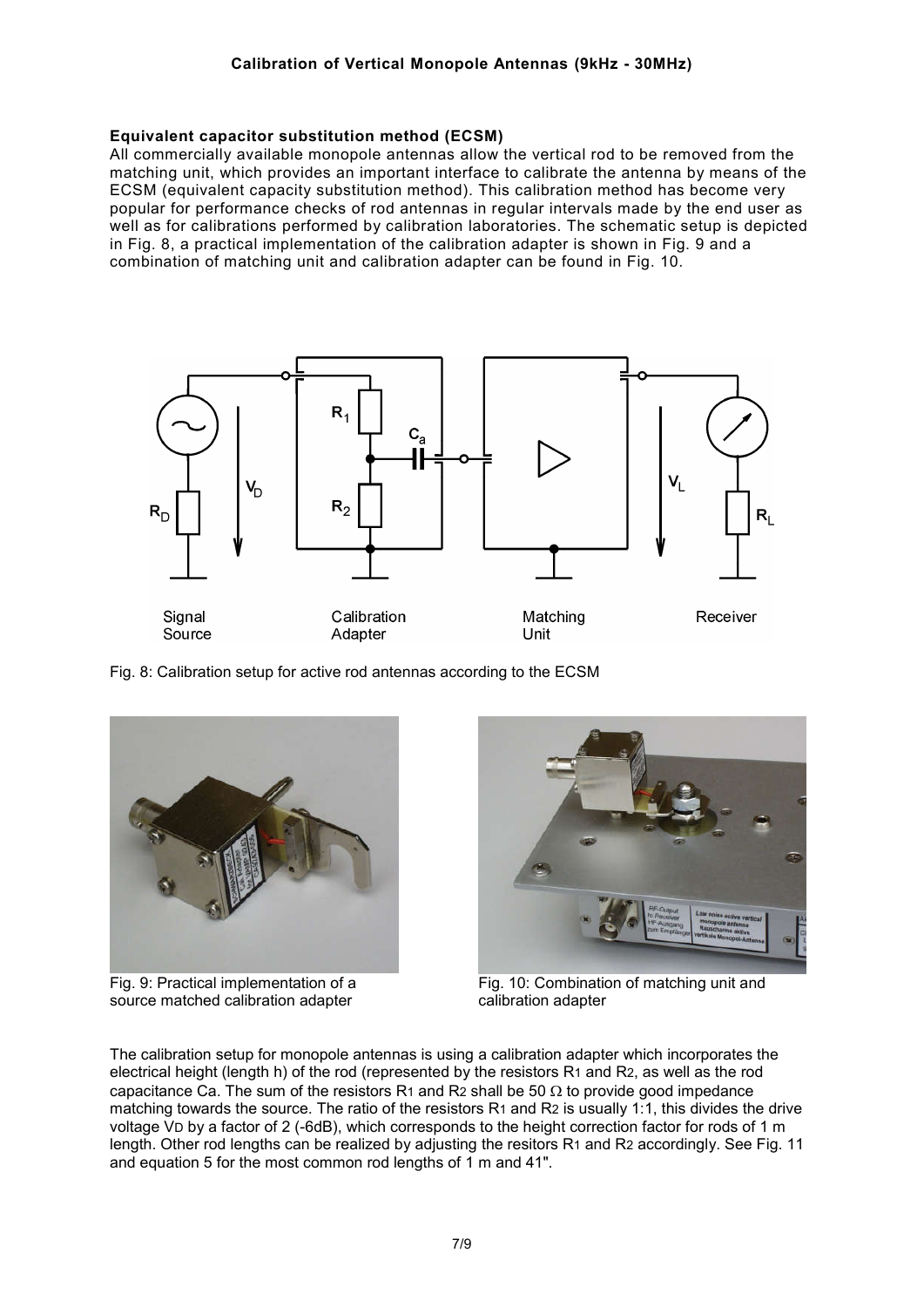

Fig. 11: Graphical presentation of equation 5 (Height correction factor Ch)

$$
h_e = \frac{\lambda}{2\pi} \tan\left(\frac{\pi h}{\lambda}\right)
$$
 (4)

$$
C_h = 20 \cdot \mathbf{h} h_e \tag{5}
$$

The capacitor Ca represents the self-capacitance of the rod, which is typically between 10 pF and 20 pF for rods of 1 m length, depending on the rod diameter. Fig. 12 shows the rod capacitance for several rod diameters, based on equation 6.